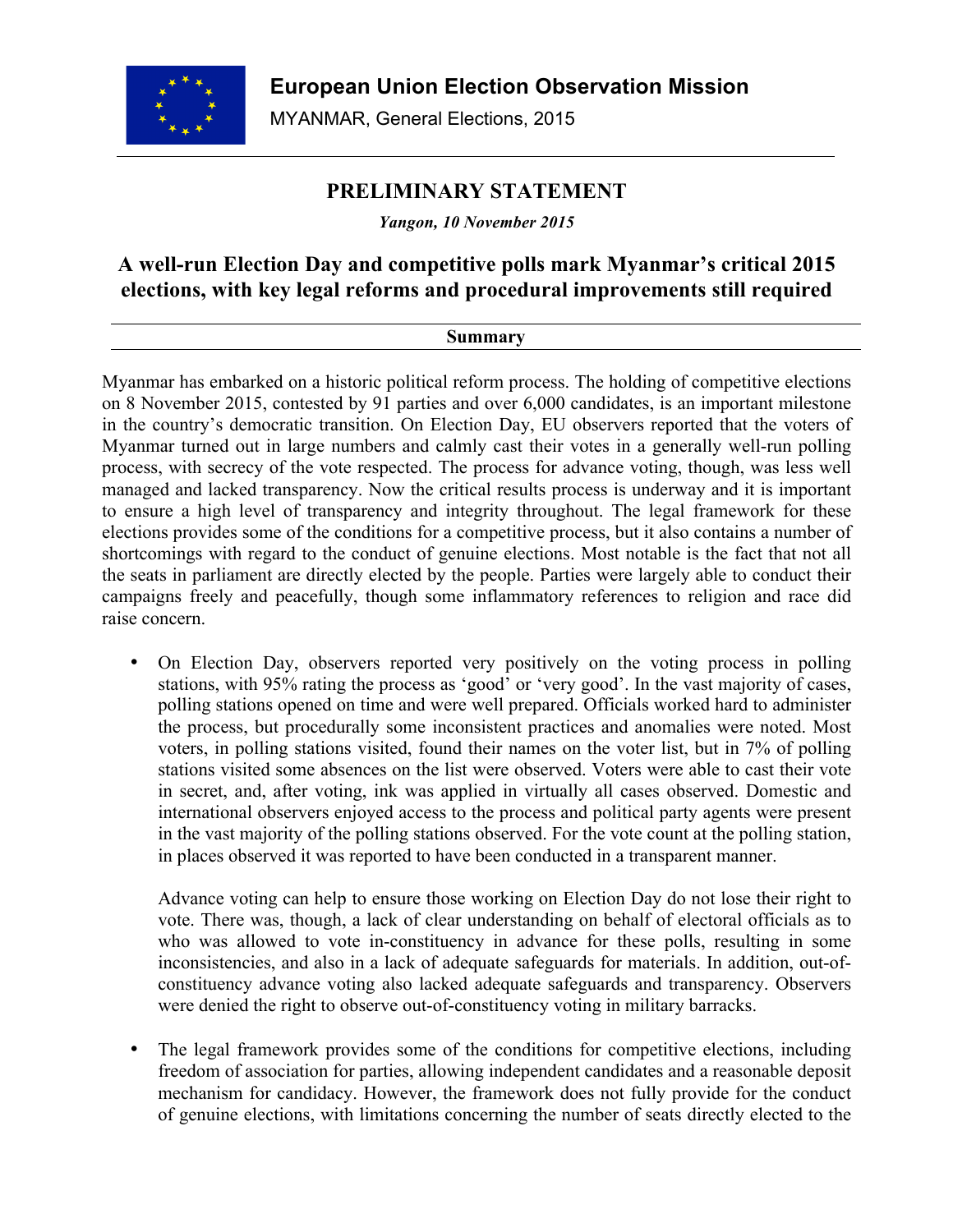parliament, the right to vote and the right to stand, as well as an inadequate framework for the resolution of election disputes.

- The UEC administered the polls in challenging circumstances. It made a major effort to train some half-a-million staff and reach out to election stakeholders. The UEC also accredited hundreds of international observers and some 12,000 domestic observers. However, election administration at various levels lacked consistency and transparency.
- The UEC created a computerised voter list for the first time. It is an improvement on previous lists, and should be built on in the future, as some deficiencies were apparent.
- In terms of the right to vote, a person must be a citizen of Myanmar and the Citizenship Act of 1982 establishes requirements to prove citizenship which impose burdens that are very difficult to meet for many, and as a result universal suffrage was not properly provided for, and the elections were not as inclusive as they could have been.
- The elections were competitive, including over 6,000 candidates. The qualifications to run as a candidate, though, imposed unreasonable limitations on the right to stand, notably with regard to citizenship and residency criteria. The management of appeals during candidate nomination lacked transparency, and some decisions appeared to be arbitrary, with a notable percentage of Muslim candidates being rejected. Myanmar has ratified the Convention on the Elimination of Discrimination Against Women, but there are currently no special measures, and no real initiative by political parties, to promote women's participation.
- The election campaign was largely calm with parties able to hold rallies and public meetings, despite some isolated incidents. Electoral officials generally implemented the regulations on organising events without undue rigour. The campaign regulations impose some limitations on freedom of expression by excluding certain topics from criticism. The provocative Buddhist nationalist discourse invoked by some parties, as well as by *Ma Ba Tha*, raised concerns during the campaign. The use of religion in politics is prohibited by campaign regulations and the Constitution.
- The media has seen dramatic changes since 2011, with pre-publication censorship abolished and a noticeable increase in the use of social media. At the same time, television and radio remain largely controlled by the state. Further, interlocutors cited restrictions on freedom of expression due to a restrictive legal framework and widespread self-censorship on topics such as the military, Buddhist nationalism and the plight of the Muslim population. Criminal cases have been brought against several social media users. During the campaign, statefunded media largely ignored the political contestants, focusing instead almost entirely on activities of the UEC, and of the ruling authorities, particularly the President. Private, foreign and social media dedicated significant coverage to the election, with a number of them showing a visible preference towards the NLD.

#### *This Statement is made prior to completion of the election process. The mission's final assessment will reflect observation of the remaining phases of the process, including tabulation of the results and the handling of any complaints and appeals.*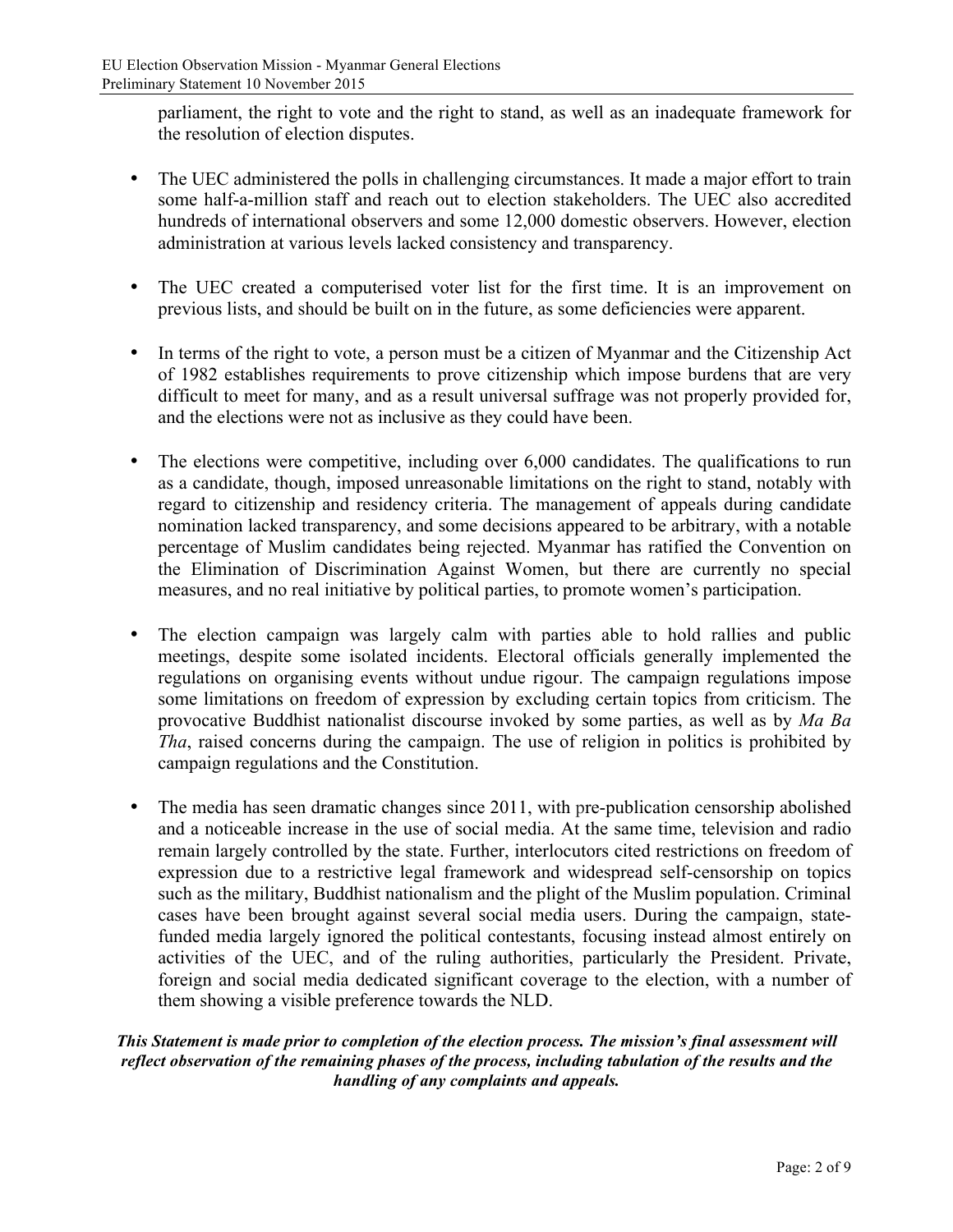### **Preliminary Findings**

#### **Background**

The 2015 General Elections were the second nationwide elections held under the 2008 Constitution, but the first in which all of the country's main political parties competed. These elections are the first nationwide polls to be held since the initiation of the reform process, under a semi-civilian government, in 2011, and as such were a critical test for Myanmar. On 8 November, the people of Myanmar were electing 168 of the 224 members for the *Amyotha Hluttaw* (Upper House of Parliament); 330 of the 440 members for the *Pyithu Hluttaw* (Lower House); and 644 of the 860 members of State/Regional *Hluttaws* (Assemblies). The remaining 25% in each case are militaryappointees. Twenty-nine Ethnic Affairs Ministers were also elected.

The holding of competitive elections is relatively new to Myanmar, where democratic culture is still being nurtured. The country is dealing with a number of internal conflicts between the Myanmar Army (*Tatmadaw*) and a number of ethnic armed groups. In that context the signing of the Nationwide Ceasefire Agreement, albeit by only eight out of 15 groups, on 15 October, during the campaign, was a significant achievement. However, the UEC, citing security concerns in Bago, Kachin, Kayin, Mon and Shan, cancelled elections in some 590 village tracts nationwide, as well as in seven entire townships in Shan State.

#### **Legal Framework and Electoral System**

Myanmar is party to some international human rights treaties pertinent to elections, and has acceded to the Convention on the Elimination of Discrimination Against Women (CEDAW), the Convention on the Rights of the Child, the Convention on the Rights of Persons with Disabilities and the UN Convention Against Corruption. In July 2015, Myanmar signed the International Covenant on Economic, Social and Cultural Rights. However, Myanmar is not yet a party to the International Covenant on Civil and Political Rights (ICCPR), the main human rights instrument relevant to genuine elections.

The legal framework for the 8 November elections, while establishing basic structures and rules for the conduct of elections, does not comply entirely with international standards for democratic elections. Legal provisions applicable to the elections are spread across a plethora of laws and regulations, including the Constitution of 2008, election laws from 2010, an extensive range of delegated legislation and notifications from the UEC. While principal rules have been published in the official *Gazette*, much subsidiary legislation has not been published or disseminated by the UEC. Election law is fragmentary, and it is very difficult to determine, with certainty, the law pertaining to a particular issue.

There are limitations on the right to vote and universal suffrage is therefore not adequately provided for. While the law provides that citizens, associate citizens and naturalised citizens, who have reached the age of 18, may vote, holders of temporary registration certificates, so-called "white cards," who were allowed to vote in previous elections, are now not entitled to do so, following revocation of some 760,000 'white cards' earlier this year. It is estimated that there are more than one million stateless persons in Myanmar, with the vast majority of these being from the Rohingya ethnic group in Rakhine State, as well as some persons of Indian, Chinese and Nepali descent.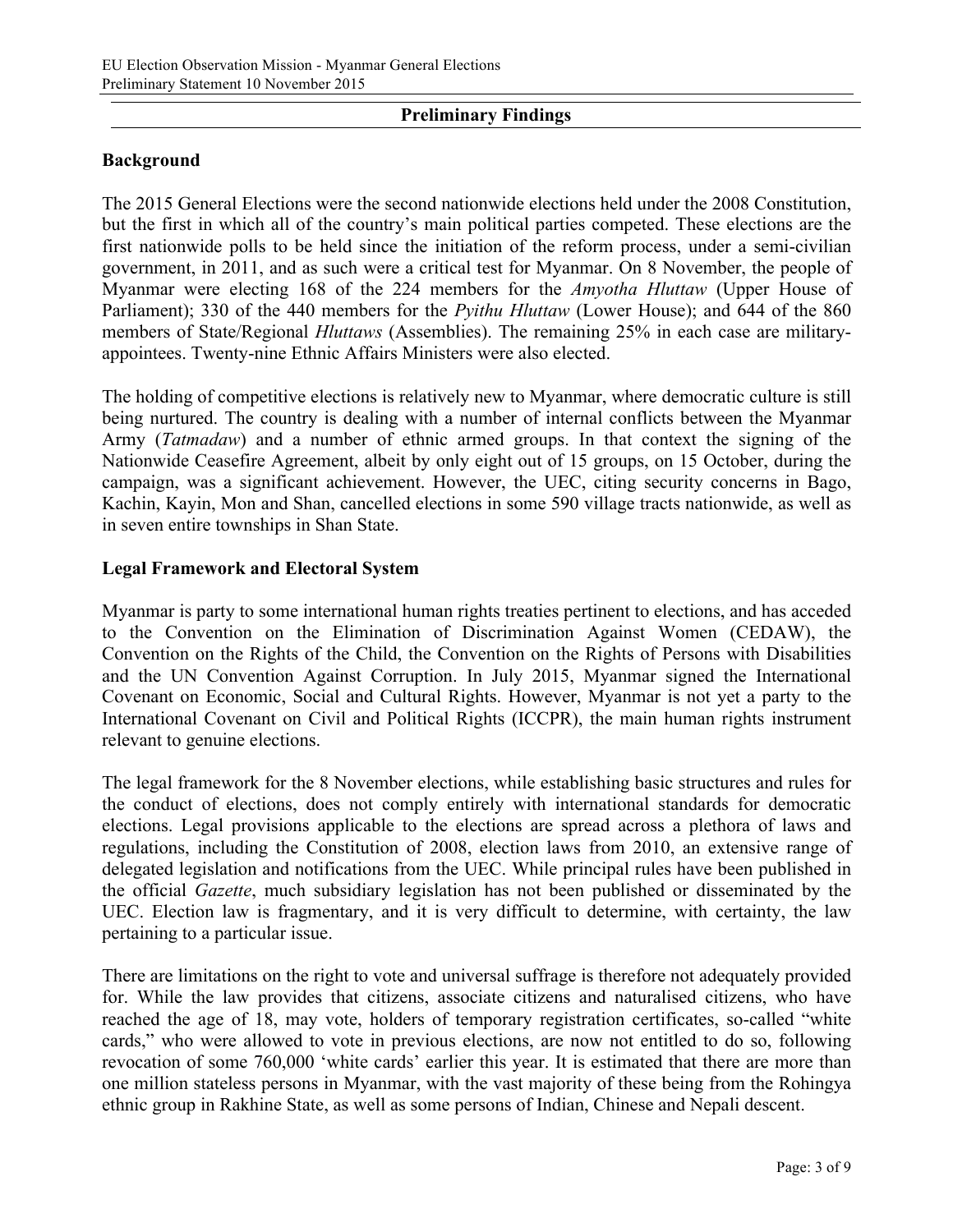Extensive decision-making powers, without a right of appeal, have been granted to the UEC on all electoral matters. This undermines right of access to justice. There are also lacunae in the law, such as in the limited regulation of disputes during the campaign period, in the absence of powers of administrative sanction during this period, and in the absence of time limits for the determination of post-electoral disputes, thereby undermining access to effective and timely legal remedies. The imposition of high fees for election petitions further undermines effective access to a legal remedy.

The electoral system for representatives in the national parliament and State/Region assemblies is a simple majority system, based on single-seat constituencies. There are major disparities in the numbers of voters in electoral constituencies for the Lower House, which are based on Township administrative divisions. Based on figures provided by the UEC Chair, the range is from the smallest of 1,408 voters (Injangyang Township) to the largest of 521,976 (Hlaing Township), and equal suffrage is therefore not provided for in a number of cases. Twenty-five percent of the seats in all *Hluttaws* are reserved for the military, to be nominated by the Commander-in-Chief. Article 21 of the Universal Declaration of Human Rights provides that the will of the people is the basis of governmental authority. This can be interpreted as requiring that all representatives should be freely chosen by voters and should be accountable to them.

#### **Election Administration**

Election administration is based on a five-tier structure comprising the UEC and sub-commissions at the State/Region, District, Township and Ward/Village Tract levels. The UEC consists of 15 members, including the Chair, nominated by the President. The UEC is responsible for the appointment of members of subordinate commissions, which are largely comprised of civil servants from the General Administration Department (GAD) or other ministries. As a result of this, and of the fact that the Chair is a former USDP Member of Parliament (MP), opposition representatives expressed a lack of confidence in the independence of the election management body.

The UEC has broad responsibility and extensive powers for the management, organisation and supervision of all aspects of the electoral process, including voter registration and designation of constituencies. Inside the UEC there was an over-concentration of decision-making power in the office of the Chair. At the same time, due to its decentralised structure throughout the country, instructions from the UEC were not implemented in a consistent manner. However, the decentralised structure of the election administration resulted in inconsistent implementation of regulations and processes.

The UEC has had a welcoming attitude towards the EU EOM. In addition, the UEC organised meetings with political parties and civil society. But, only a few notifications have been made public through the UEC's website, and in a number of instances, the UEC has not provided the EU EOM with information requested and precise data. Moreover, international observers were not authorised to observe the out-of-constituency advance voting despite repeated requests to do so. Sub-Commissions at different levels generally appeared well organised, but again the EU EOM encountered difficulties in receiving timely and precise information about voter list figures, polling station lists and advance voting activities.

The UEC ensured sensitive and non-sensitive materials were produced and distributed to the polling stations in a timely manner. The UEC launched a voter information campaign, including the use of text messages, to encourage voters to verify their names in the voter list. Another voter information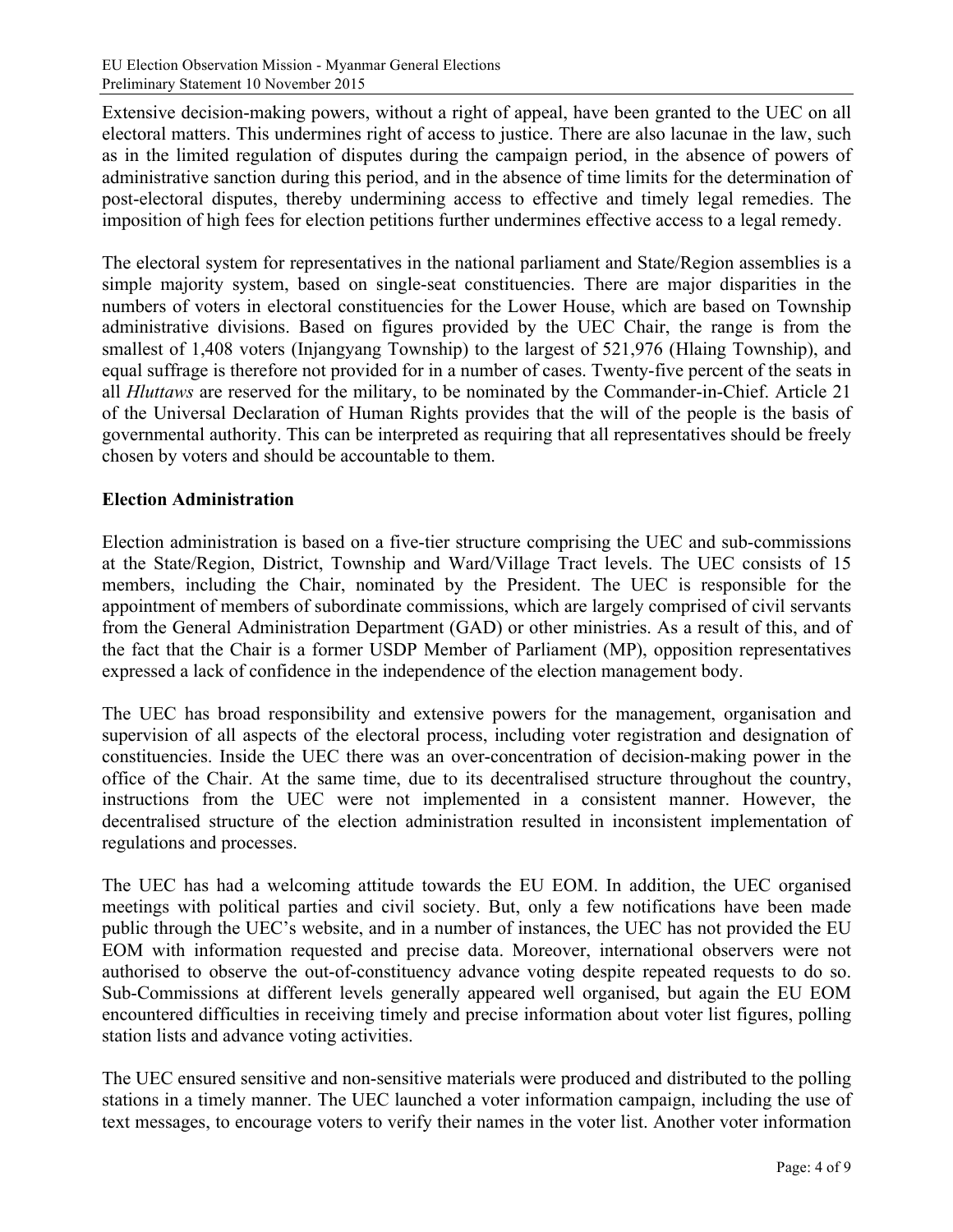campaign was launched shortly before Election Day to inform voters about voting procedures. The UEC produced some 33 million "voting slips". These were primarily for voters who lacked ID, but were not intended as a requirement for voting *per se*. The slips were also intended to be used for updating the voter list in case of errors in the details of a voter.

Certain categories of voters unable to attend their polling station on Election Day could request an advance vote. For the administration of out-of-constituency advance voting, the UEC relied on institutions such as civil service institutes, military barracks and universities to administer the process, resulting in a lack of transparency. The EU EOM requested official figures on advance voting from the UEC, but these were not made available prior to Election Day. The EU EOM requested authorisation to observe advance voting of military personnel in military barracks but was not given permission by the UEC to do so, despite this being part of the Memorandum of Understanding signed with the EU and despite an earlier assurance from the Commander-in-Chief.

Overseas voting was administered by the UEC in cooperation with embassies in a number of countries. Some 34,000 persons registered to vote. The Ministry of Foreign Affairs (MFA) informed the EU EOM that some 4-5,000 forms requesting the vote had not been filled out correctly, resulting in the total number registered being reduced to some 29,000. However, the MFA also informed the EU EOM that there were significant administrative problems, including late delivery of ballots to embassies and cases of ballots being sent to the wrong country. The UEC Chair publicly acknowledged the "lack of experience and time to prepare the [overseas] operation". The EU EOM requested official figures from the UEC, but these have yet to be made available.

## **Voter Registration**

Myanmar uses a passive registration system. The voter list was initially extracted from the GAD and the Ministry of Immigration and Population's household lists and logbooks and entered into an electronic database. This is the first time the voter list has been computerised in Myanmar. It was widely acknowledged that these initial lists were not entirely accurate, however, and this created challenges for the registration process. Problems were also experienced during the inputting and sorting of voter data. The UEC acknowledged that the database software should have been tested properly and better tailored to the country's specific conditions. In some sub-commissions, such as in Ayeyarwady, officials replaced the database provided and worked instead on Excel.

The UEC established mechanisms to allow for inclusions, corrections, and deletions in the voter lists, and provisions were made to facilitate voter transfers between constituencies. In order to update and correct the list, public verification exercises were conducted, with lists displayed for voters to check their names and request corrections or additions. The final number of voters was not officially announced by the UEC, but it estimated the total number of registered voters to be some 33.6 million voters. During the display period, the UEC organised a nationwide voter education campaign, with the distribution of pamphlets and posters in several ethnic languages throughout Myanmar. Local observers noted that the public turnout for the verification was "modest", meaning many people did not check their details. The list was being corrected just days prior to Election Day, which represented a major, but very late, effort on behalf of administrators. On Election Day, observers reported that there were some instances of people not finding their name, while others knowing their name was not on the list will not have attempted to vote.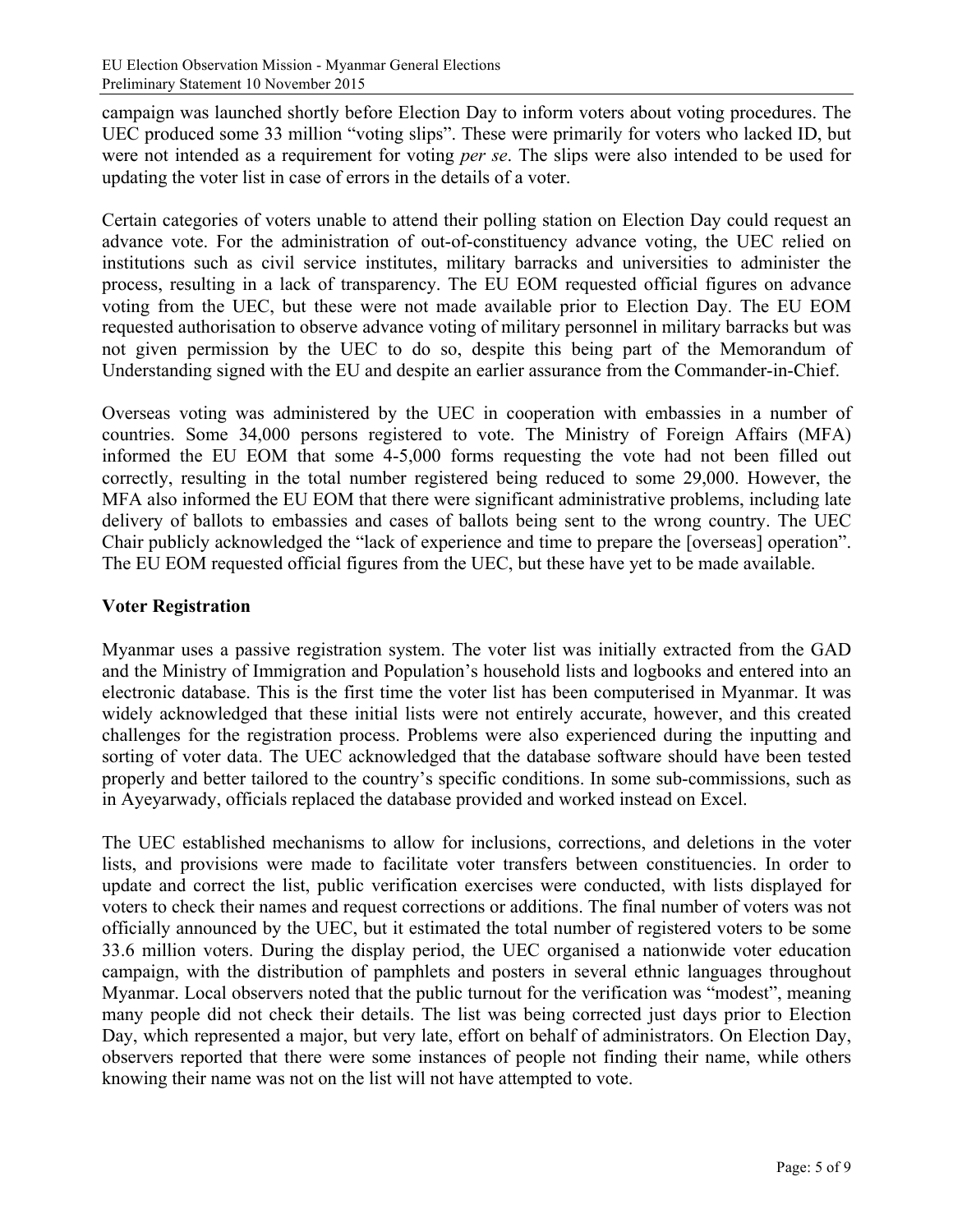#### **Registration of Candidates**

The right to stand is afforded to citizens of Myanmar. However, the qualifications to run for election do still impose some unreasonable restrictions, particularly when considered in conjunction with the controversial process for granting citizenship in the country, with associate and naturalised citizens disqualified from running for office. In addition, the parents of a prospective candidate must both have been citizens at the time of her/his birth and the candidate must also have been resident in Myanmar for ten years consecutively up to the time of the election.

UEC sub-commissions scrutinised candidate nominations and the candidate registration process was finalised at the end of September, with over 6,000 candidates confirmed. This process resulted in the rejection of 99 nominations (largely due to a more strict application of the citizenship requirement, which notably impacted on Muslim candidates, particularly in Rakhine State), from which there were 67 appeals, with 24 decisions eventually being reversed. A notable example was the case of U Shwe Maung, a Muslim Rohingya and a sitting USDP MP, who was elected to the Pyithu Hluttaw in 2010. His application to run for election as an independent candidate was rejected on citizenship grounds. Based on the list of candidates issued by the UEC, it appears that Muslim candidates were particularly underrepresented, with just 28 Muslims estimated to have stood.

#### **Participation of Women**

The Constitution provides that there shall be equality before the law for all citizens, irrespective of sex. The 2013-2022 National Strategic Plan for the Advancement of Women committed the government of Myanmar to achieving equality for women and men. The UEC Chair called on political parties to include greater numbers of women amongst their candidates. While Myanmar has ratified CEDAW, there are currently no special measures to promote women's participation and there appears to be an absence of political will to promote women's role in politics.

There is no woman on the Supreme Court and only one female amongst the 15 UEC Commissioners. Women accounted for just 800 of the more than 6,000 candidates, with parties fielding female candidates in greater numbers in the State/Region Hluttaw elections than in the national elections. Women at present comprise just 1.79% of members of the Lower House, holding just four out of the 224 seats in the house, while they comprise 5.59% of the members of the Upper House, holding 25 of the 440 seats, the lowest rate of female representation in the ASEAN region.

## **Election Campaign**

The official campaign began on 8 September and concluded at midnight on 6 November. Up to mid-October, campaigning was largely limited to the USDP and the NLD and some of the larger ethnic parties such as the two largest parties in Shan State and the Arakan National Party. Campaigning often involved posters, public rallies, concerts, music trucks, motorcycle parades and door-to-door canvassing. The vast majority of independent candidates and smaller parties, including ethnic parties, lacked resources, and reserved campaigning until the last weeks.

Observers reported that electoral authorities adopted a generally flexible approach to the notice requirements for an event, dispensing with the strict notice period of the law in many instances. As to the content of the campaign, the regulations are more restrictive and open to interpretation, with prohibitions on content which might, among other matters, undermine the Constitution, the dignity of the armed forces, or the sovereignty of the state. While freedoms of association and assembly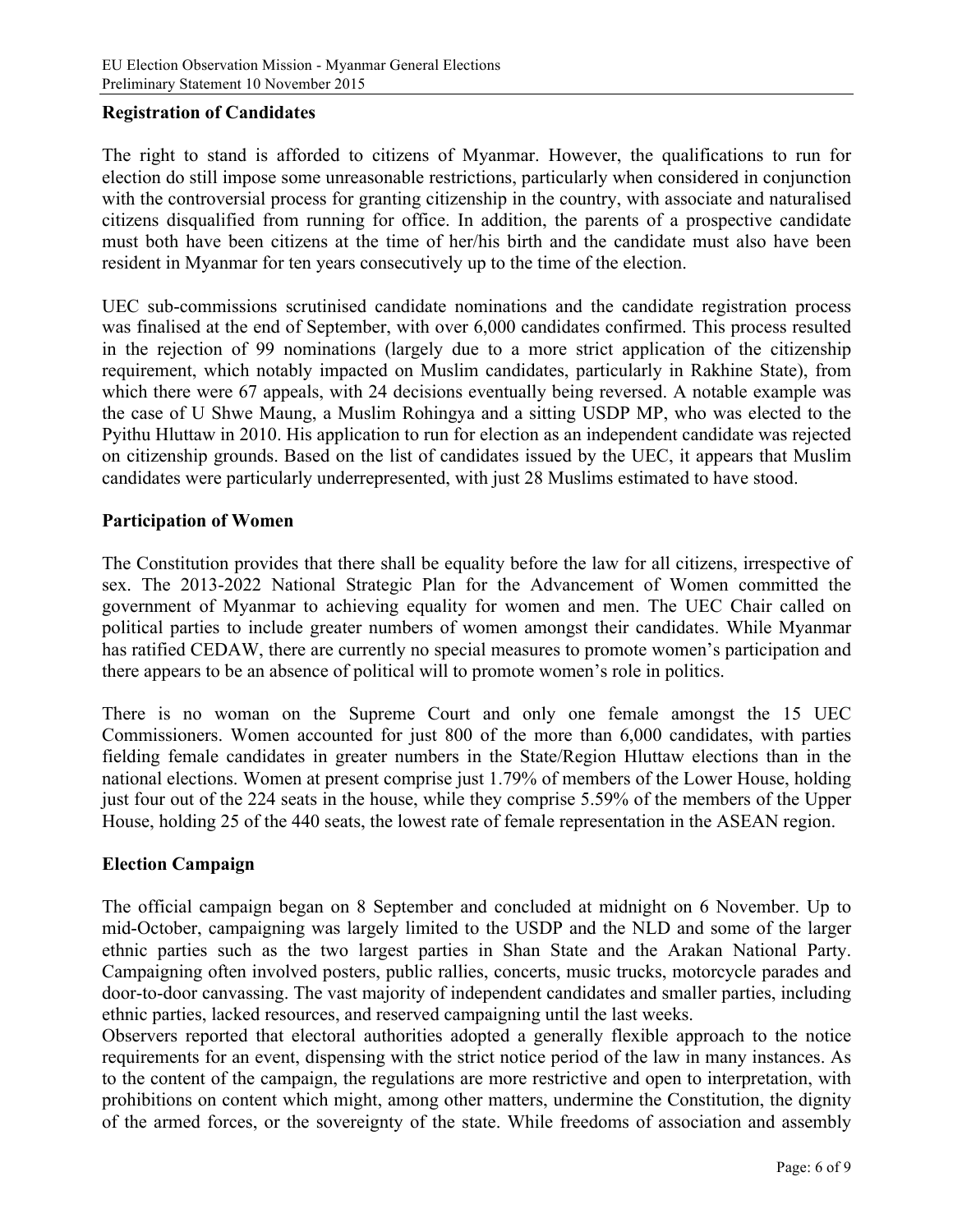were basically provided for during the campaign, there remain concerns more broadly on these issues in Myanmar, which need to be addressed. On 17 October Myat Nu Khaing, an independent candidate in Bago, was arrested in relation to participation in a protest in December 2014.

A Political Parties Code of Conduct (CoC) was signed by 88 parties and several independent candidates. It is a self-regulatory mechanism and was widely disseminated by the parties. Party representatives indicated that it had a pacifying impact on the atmosphere of the campaign. However, it lacked an enforcement mechanism. During the campaign, the CoC Monitoring Committee felt compelled to remind parties not to "encourage hatred between any religion, tribe, group, gender, language, or community" and "to refrain from any form of intimidation or incitement to violence vis-à-vis any person or group of persons or beliefs".

The campaign was generally peaceful, and parties and candidates enjoyed freedom of movement and assembly with the exception of areas affected by conflict or localised violence or tension, leading some parties to decide it was not safe in certain areas. Observers received reports of forced attendance of students and civil servants at USDP rallies in Bago, and several reports of pressure on government workers to attend USDP public events and to vote for them in Tanintharyi. In Rakhine, local *Ma Ba Tha* leaders acknowledged they attempted to influence voters, and in Mon and Kayin, observers received several allegations of monks trying to dissuade voters from voting for the NLD. There were also allegations of distribution of money and goods in some areas, and some people at a USDP rally in Magway confirmed to EU observers they had been paid to attend the rally. Campaigning activities were drastically limited for all contestants in rural areas of northern Shan, due to volatile security. The NLD decided against holding rallies in areas of Kachin state for security concerns. In the past month, four armed assaults on NLD members were reported.

The use of inflammatory language during the campaign was observed, mostly targeting the Muslim community. Also, in the midst of the campaign, *Ma Ba Tha* embarked on a 'tour' to celebrate 'Race and Religion Laws', which had an impact on the tone of the campaign. Observers witnessed racist speech at a number of the rallies of the USDP and the Myanmar Farmers Development Party, largely against the Muslim community, but no action was taken on such incidents by the UEC. There was an apparent convergence of messaging among a number of actors stressing the "good of the nation" and the "protection of Buddhism". For instance, these themes were prevalent in the pronouncements of *Ma Ba Tha*, campaign speeches of USDP and comments by the Commander-in-Chief, urging the military to vote for candidates who can "protect race and religion".

## **Media Environment**

Myanmar's media landscape has seen dramatic changes since 2011, with pre-publication censorship abolished. As a result, a relatively vibrant media scene has emerged with a number of privatelyowned newspapers, a flourishing online media presence and an increase in the number of internet users, notably via Facebook. Nevertheless**,** television and radio, the main sources of information, remain mostly controlled by the state, military or close affiliates of the ruling authorities.

Numerous EU EOM interlocutors cited a restrictive legal framework and widespread selfcensorship on topics such as the military, corruption, Buddhist nationalism and the plight of the Muslim population. There are currently five journalists imprisoned, all were convicted in 2014 in connection with military-related reporting. In the lead-up to the election, several Facebook users were detained on criminal charges. These cases adversely impact on freedom of expression.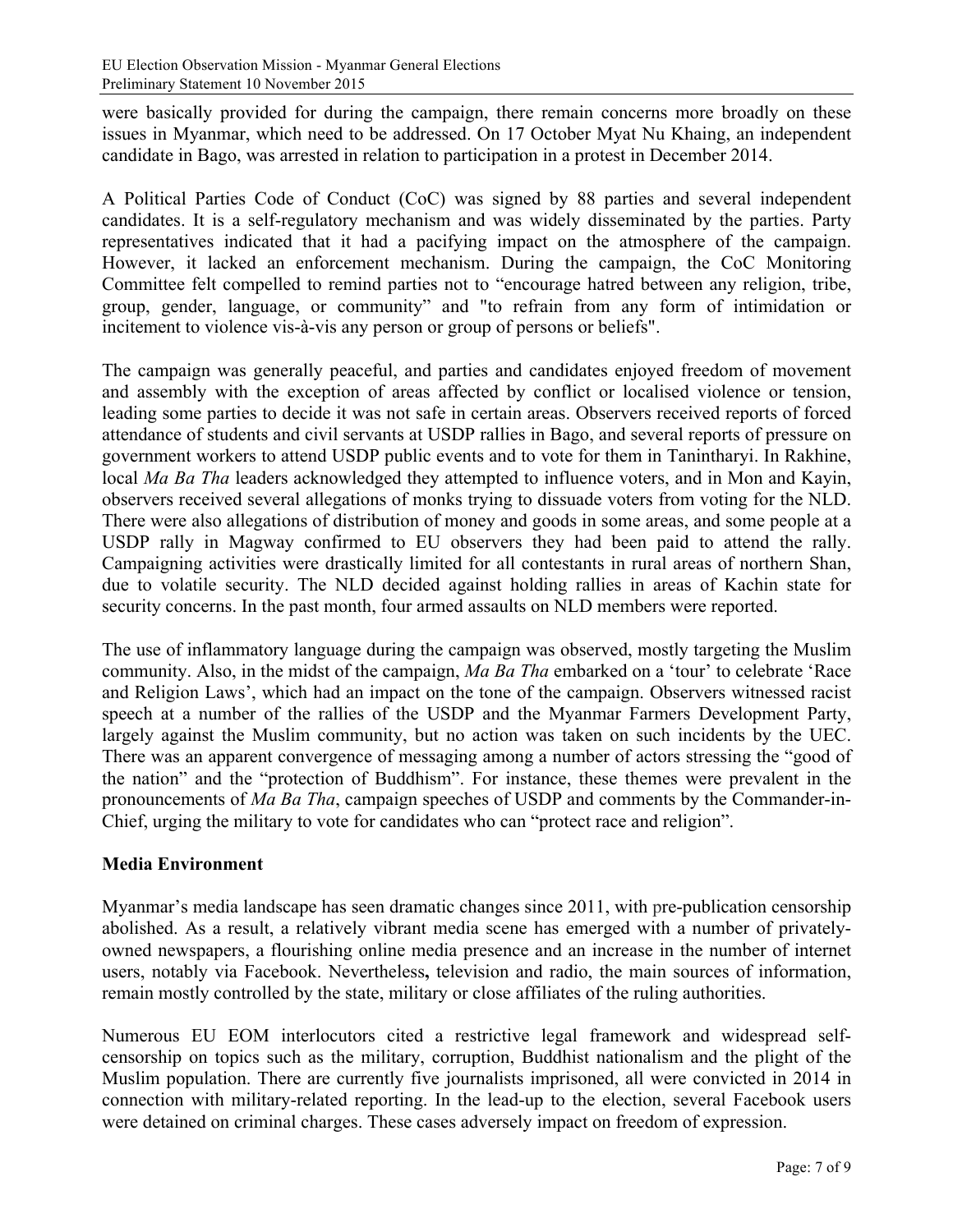EU EOM media monitoring showed that only some media provided a diversity of information to enable voters to make an informed choice. DVB, a satellite TV channel, foreign radio services, online media and several newspapers presented a wide range of contestants, including in the ethnic states, offering more comprehensive coverage. Media monitoring also showed that a number of monitored media focused on NLD and USDP, with a visible preference for the NLD. On 6 November, DVB organized a first national debate with six major parties and audience participating.

However, the state-funded media, including *MRTV, Myanma Radio,* newspapers *Kyaymon* and *Myanma Ahlin,* still the most important source for a significant part of population, largely failed to cover the campaign, focusing almost entirely on activities of the UEC and ruling authorities, in particular the President. The President was widely presented in his official capacity touring the country to promote developments, surrounded by USDP flags and colours, thus blurring the line between party and state.

Each registered party was granted two free-of-charge 15-minute slots to air a political address on state television and radio as well as in newspapers, and 85 of the 91 registered parties took advantage of this. However, there was a need for prior approval by the UEC and there were limitations on topics allowed to be covered, with the authorities and military exempted from criticism. In the event, state MRTV, as well as state newspapers, did not undertake the second round of broadcasting and printing of the political addresses by registered parties.

MRTV aired numerous voter education spots to increase election awareness. However, in the last days of the campaign and on Election Day, it broadcast some programming comparing stability achieved under President Thein Sein with images of violence and chaos in Egypt as a consequence of change.

## **Electoral Disputes**

Extensive powers to adjudicate upon complaints and disputes are conferred on the UEC. The rules create exclusive competence for the UEC in areas such as deciding on the registration of political parties and on the registration of candidates. The UEC did not, however, have a clear role in receiving complaints during the election period, or in adjudicating upon them. Recourse was made instead to election mediation committees, which were created in September by the UEC. This approach was successful in that the number of complaints recorded was low, but there were no sanctions applied for infractions of campaign rules, such as the destruction of posters and billboards, with the UEC simply requesting non-repetition of the behaviour. The law applied only to candidates, not to third parties who supported them. Challenges to the results of the elections will be adjudicated upon by election tribunals, entities which will be entirely subordinate to the UEC, and no time limits for adjudication apply.

## **Polling and Counting**

EU observers reported very positively on the voting process. Polling stations observed mostly opened on time and had required materials. In many instances there were long queues, which created some organisational problems, but generally speaking these were managed by polling staff. Party agents were present in the vast majority of the polling stations observed. The UEC had previously announced it had accredited some 12,000 domestic observers from 31 organisations. On